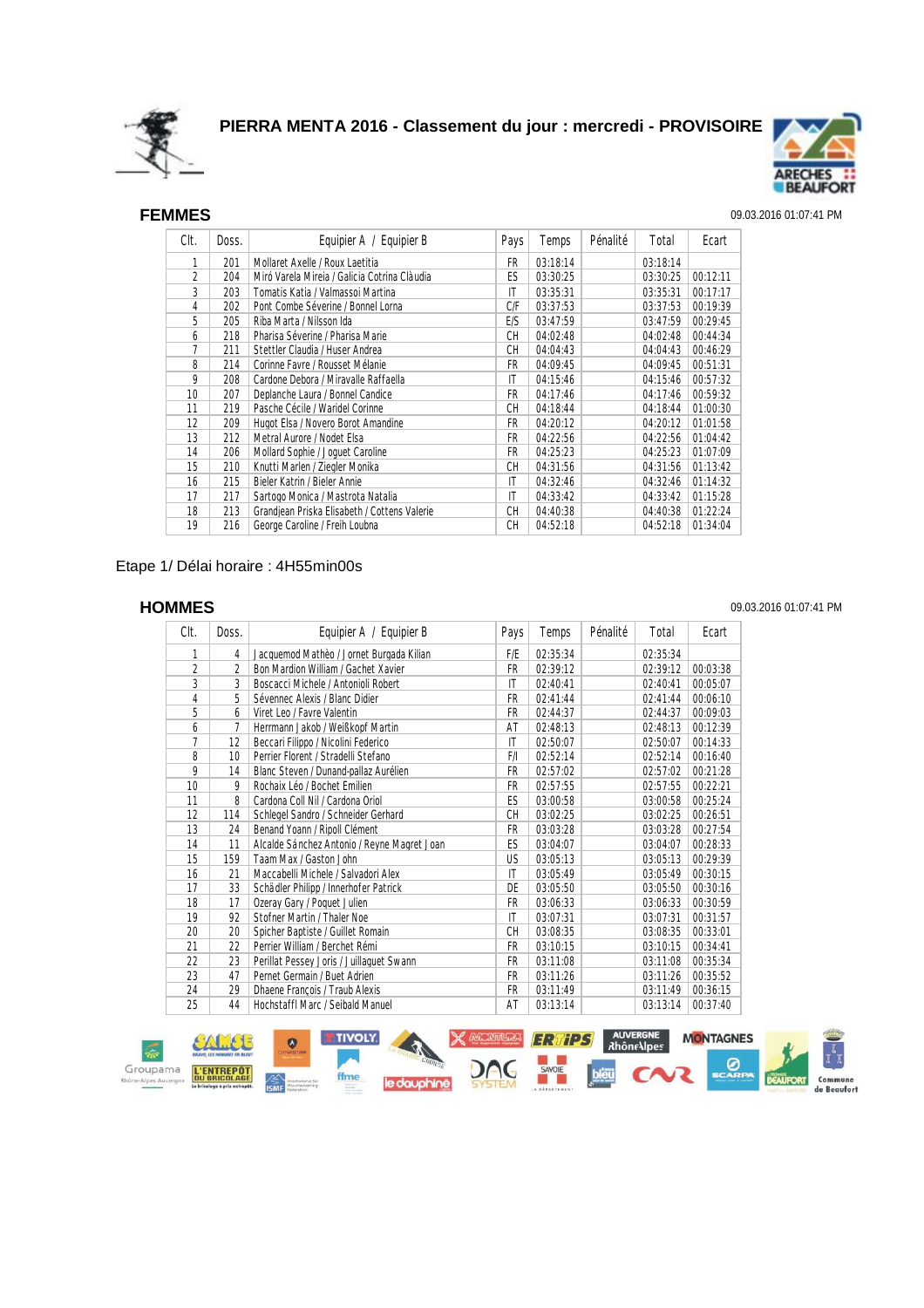



| CIt. | Doss. | Equipier A / Equipier B                      | Pays       | Temps    | Pénalité | Total    | Ecart    |
|------|-------|----------------------------------------------|------------|----------|----------|----------|----------|
| 26   | 51    | Bellagamba Alain / Jumere Wilfrid            | FR         | 03:13:15 |          | 03:13:15 | 00:37:41 |
| 27   | 15    | Frison-roche Carl / Nantermoz Gregory        | FR         | 03:13:26 |          | 03:13:26 | 00:37:52 |
| 28   | 13    | Schornoz Eloi / Brodard David                | СH         | 03:13:27 |          | 03:13:27 | 00:37:53 |
| 29   | 26    | Pommeret Ludovic / Chaix Valery Jean-pierre  | FR         | 03:13:36 |          | 03:13:36 | 00:38:02 |
| 30   | 77    | Lastík Juraj / Trizna Lukás                  | <b>SVK</b> | 03:14:58 |          | 03:14:58 | 00:39:24 |
| 30   | 164   | Oberfrank Hannes / Niederwieser Christof     | IT         | 03:14:58 |          | 03:14:58 | 00:39:24 |
| 32   | 53    | Sautel Florian / Locatelli Baptiste          | FR         | 03:16:44 |          | 03:16:44 | 00:41:10 |
| 33   | 16    | Solà Pastoret Marc / Vila Ferrer Gerard      | ES         | 03:17:59 |          | 03:17:59 | 00:42:25 |
| 34   | 42    | Pochat Gedeon / Hug Bastien                  | F/C        | 03:18:24 |          | 03:18:24 | 00:42:50 |
| 35   | 88    | Hamilton Paul / Simmons Scott                | US         | 03:18:42 |          | 03:18:42 | 00:43:08 |
| 36   | 152   | Von Känel Lukas / Von Kaenel Fabian          | СH         | 03:18:48 |          | 03:18:48 | 00:43:14 |
| 37   | 58    | Moalic Ronan / Montagny Sylvain              | FR         | 03:19:04 |          | 03:19:04 | 00:43:30 |
| 38   | 34    | Mazet Arnaud / Portanier Tony                | FR         | 03:19:42 |          | 03:19:42 | 00:44:08 |
| 39   | 80    | Masset Gauthier / Caloz Sébastien            | B/C        | 03:20:47 |          | 03:20:47 | 00:45:13 |
| 40   | 39    | Zijp David / Poncet David                    | FR         | 03:21:18 |          | 03:21:18 | 00:45:44 |
| 41   | 56    | Thevin Loic / Asserguet Franck               | FR         | 03:24:27 |          | 03:24:27 | 00:48:53 |
| 42   | 116   | Gaydon Antoine / Tagand Fabien               | FR         | 03:24:43 |          | 03:24:43 | 00:49:09 |
| 43   | 103   | Minary Pierre / Romanet Aurélien             | FR         | 03:25:12 |          | 03:25:12 | 00:49:38 |
| 44   | 149   | Pueyo Thomas / Daque Théo                    | FR         | 03:25:22 |          | 03:25:22 | 00:49:48 |
| 45   | 30    | Besses Florent / Brottet Julien              | FR         | 03:25:38 |          | 03:25:38 | 00:50:04 |
| 46   | 28    | Loret Jérémy / Bombardo Grégory              | FR         | 03:26:05 |          | 03:26:05 | 00:50:31 |
| 47   | 113   | Combet Antoine / Calame Hugo                 | FR         | 03:26:24 |          | 03:26:24 | 00:50:50 |
| 48   | 97    | Bouzon Lionel / Girardo François Xavier      | FR         | 03:26:38 |          | 03:26:38 | 00:51:04 |
| 49   | 180   | Craffonara Lois / Adang Jan Paul             | IT         | 03:27:15 |          | 03:27:15 | 00:51:41 |
| 50   | 46    | Negroni Manuel / Bondioli Marzio             | IT         | 03:27:18 |          | 03:27:18 | 00:51:44 |
| 51   | 25    | Hivert Francois / Legieda Gregory            | FR         | 03:27:20 |          | 03:27:20 | 00:51:46 |
| 52   | 31    | Gabioud Candide / Gabioud Jules-henri        | СH         | 03:27:41 |          | 03:27:41 | 00:52:07 |
| 53   | 68    | Pervangher Mirco / Giudici Claudio           | СH         | 03:28:07 |          | 03:28:07 | 00:52:33 |
| 54   | 48    | Bardsley Ben / Wild Finlay                   | GB         | 03:28:13 |          | 03:28:13 | 00:52:39 |
| 55   | 115   | Socquet Juglard Antoine / Crousaz Adrien     | FR         | 03:29:14 |          | 03:29:14 | 00:53:40 |
| 56   | 27    | Crausaz Michaël / Fragnière Patrick          | СH         | 03:29:21 |          | 03:29:21 | 00:53:47 |
| 57   | 41    | Tirapu Corera Javier / Cabal García Ignacio  | ES         | 03:29:39 |          | 03:29:39 | 00:54:05 |
| 58   | 76    | Chamoux Benjamin / Zanaroli Antoine          | FR         | 03:29:55 |          | 03:29:55 | 00:54:21 |
| 59   | 50    | Garreta Puyol Gerard / Masdeu Alex           | ES         | 03:30:21 |          | 03:30:21 | 00:54:47 |
|      |       |                                              |            |          |          |          |          |
| 60   | 38    | Rouguairol Jonathan / Vallier Sebastien      | FR         | 03:30:27 |          | 03:30:27 | 00:54:53 |
| 61   | 170   | Bader Vincent / Ramel Alain                  | СH         | 03:33:06 |          | 03:33:06 | 00:57:32 |
| 62   | 54    | Rodriguez Jean / Rodriguez Antoine           | FR         | 03:34:17 |          | 03:34:17 | 00:58:43 |
| 63   | 32    | Pollet-villard François / Marullaz Vincent   | FR         | 03:34:21 |          | 03:34:21 | 00:58:47 |
| 64   | 55    | Thomas Koller / Holzer Manfred               | AT         | 03:34:26 |          | 03:34:26 | 00:58:52 |
| 65   | 70    | Saint-martin Pantxo / Sans Mickael           | FR         | 03:34:30 |          | 03:34:30 | 00:58:56 |
| 66   | 43    | Vila Bonell Marc / Prost Andreu              | A/F        | 03:35:16 |          | 03:35:16 | 00:59:42 |
| 67   | 36    | Claudepierre Lionel / Troussel Antoine       | FR         | 03:35:23 |          | 03:35:23 | 00:59:49 |
| 68   | 78    | Deronzier Esteban / Colin Aurélien           | FR         | 03:36:09 |          | 03:36:09 | 01:00:35 |
| 69   | 37    | Prado Angel / Blanco Fernández Antonio       | ES         | 03:36:34 |          | 03:36:34 | 01:01:00 |
| 70   | 100   | Hug Bernhard / Biffiger Christian            | CH         | 03:36:38 |          | 03:36:38 | 01:01:04 |
| 71   | 153   | Aberer David / Hagspiel Elias                | AT         | 03:35:12 | 00:02:00 | 03:37:12 | 01:01:38 |
| 72   | 18    | Carrere Christophe / Monnereau Florian       | FR         | 03:38:52 |          | 03:38:52 | 01:03:18 |
| 73   | 127   | Gajan Jan / Leitner Miroslav                 | <b>SVK</b> | 03:39:02 |          | 03:39:02 | 01:03:28 |
| 74   | 102   | Gracia Martinez Santiago / Roy Latras Carlos | ES         | 03:39:08 |          | 03:39:08 | 01:03:34 |
| 75   | 81    | Neyron François / Lagier Dorian              | FR         | 03:39:39 |          | 03:39:39 | 01:04:05 |
| 76   | 62    | Bugnard Bastien / Moret Kevin                | CН         | 03:40:09 |          | 03:40:09 | 01:04:35 |
| 77   | 49    | Bartet Jonathan / Quintin Loic               | FR         | 03:41:10 |          | 03:41:10 | 01:05:36 |
| 78   | 185   | Truchet Christophe / Garin Vincent           | FR         | 03:41:11 |          | 03:41:11 | 01:05:37 |
| 79   | 134   | Dubois Baptiste / Rollier Brice              | СH         | 03:41:52 |          | 03:41:52 | 01:06:18 |

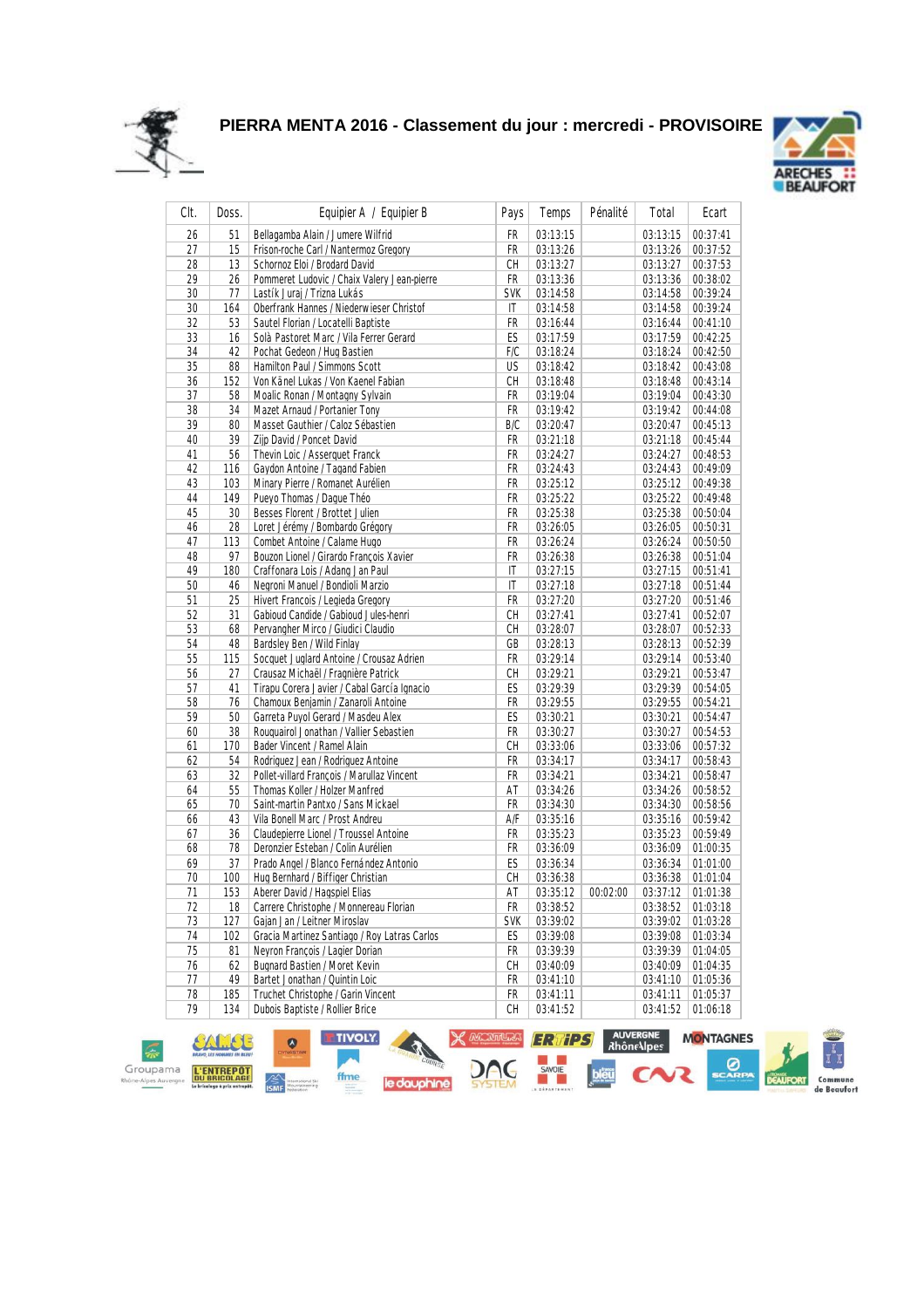



| CIt.       | Doss.      | Equipier A / Equipier B                                              | Pays                   | Temps    | Pénalité | Total    | Ecart    |
|------------|------------|----------------------------------------------------------------------|------------------------|----------|----------|----------|----------|
| 80         | 107        | Barberoux Alexandre / Montel Jonas                                   | FR                     | 03:41:56 |          | 03:41:56 | 01:06:22 |
| 81         | 52         | Freixinet Xavier / Miquelez Parcerisa Robert                         | ES                     | 03:42:18 |          | 03:42:18 | 01:06:44 |
| 82         | 101        | Barthelemy Matthieu / Vial Stephane                                  | FR                     | 03:42:55 |          | 03:42:55 | 01:07:21 |
| 83         | 67         | Vioud Jerome / Plisson Sébastien                                     | FR                     | 03:43:29 |          | 03:43:29 | 01:07:55 |
| 84         | 179        | Vanzetta Tiziano / Delvai Mauro                                      | IT                     | 03:43:45 |          | 03:43:45 | 01:08:11 |
| 85         | 60         | Vionnet Fuasset Alexandre / Nantermoz Thomas                         | FR                     | 03:44:17 |          | 03:44:17 | 01:08:43 |
| 86         | 124        | Gaudry Loïc / Le Baher Samuel                                        | FR                     | 03:44:19 |          | 03:44:19 | 01:08:45 |
| 87         | 162        | Roux Thibaud / Giraud-telme Yvan                                     | FR                     | 03:44:23 |          | 03:44:23 | 01:08:49 |
| 88         | 125        | Gachet Florimond / Shand Christopher                                 | FR                     | 03:44:30 |          | 03:44:30 | 01:08:56 |
| 89         | 83         | Lariz Iñigo / Alzelai Igor                                           | ES                     | 03:44:37 |          | 03:44:37 | 01:09:03 |
| 90         | 95         | Clavien Guillaume / Moix Marc                                        | СH                     | 03:45:53 |          | 03:45:53 | 01:10:19 |
| 91         | 118        | Borgogno Julien / Brun Julien                                        | FR                     | 03:46:48 |          | 03:46:48 | 01:11:14 |
| 92         | 74         | Maïno Nicolas / Richoz Nicolas                                       | F/C                    | 03:47:32 |          | 03:47:32 | 01:11:58 |
| 93         | 89         | Roos Fabrice / Molli Didier                                          | FR                     | 03:47:39 |          | 03:47:39 | 01:12:05 |
| 94         | 57         | Rossell Falco Jordi / Pou Farre Pep                                  | AD                     | 03:47:46 |          | 03:47:46 | 01:12:12 |
| 95         | 167        | <b>Breitler Vincent / Mottier Alain</b>                              | CН                     | 03:48:04 |          | 03:48:04 | 01:12:30 |
| 96         | 99         | Buffet Sylvain / Mazan Frédéri                                       | FR                     | 03:49:02 |          | 03:49:02 | 01:13:28 |
| 97         | 131        | Azzolin Frederic / Paiani Jean Lou                                   | FR                     | 03:49:28 |          | 03:49:28 | 01:13:54 |
| 98         | 122        | Teribat Fabien / Fulconis David                                      | FR                     | 03:49:35 |          | 03:49:35 | 01:14:01 |
| 99         | 69         | Berthoud Yves / Mottier Benoît                                       | CН                     | 03:49:43 |          | 03:49:43 | 01:14:09 |
| 100        | 168        | Jahn Rainer / Leiter Christoph                                       | DE                     | 03:49:46 |          | 03:49:46 | 01:14:12 |
| 101        | 106        | Rousset Guillaume / Pedro Claude                                     | FR                     | 03:50:41 |          | 03:50:41 | 01:15:07 |
| 102        | 104        | Bette Jean-christophe / Pellier-cuit Philippe                        | FR                     | 03:50:46 |          | 03:50:46 | 01:15:12 |
| 103        | 117        | Puig Guerra Ignacio / Palomares Jordi                                | ES                     | 03:51:01 |          | 03:51:01 | 01:15:27 |
| 104        | 75         | Vendrell Joan Maria / Otxoa Biain Aitor                              | ES                     | 03:52:02 |          | 03:52:02 | 01:16:28 |
| 105        | 135        | Tropiano Andrea / Picco Pietro                                       | IT                     | 03:52:05 |          | 03:52:05 | 01:16:31 |
| 106        | 150        | Bonneau Laurent / Henri Sébastien                                    | FR                     | 03:52:10 |          | 03:52:10 | 01:16:36 |
| 107        | 35         | Hairon Nicolas / Hairon Nicolas                                      | FR                     | 03:53:21 |          | 03:53:21 | 01:17:47 |
| 108        | 94         | Borettaz Massimo / Cavagnet Elvin                                    | $\mathsf{I}\mathsf{T}$ | 03:53:57 |          | 03:53:57 | 01:18:23 |
| 109        | 184        | Giuliano Alberto Matteo / Rolfo Roberto                              | IT                     | 03:55:00 |          | 03:55:00 | 01:19:26 |
| 110        | 121        | Mottaz Valentin / Kunze Marc                                         | СH                     | 03:55:03 |          | 03:55:03 | 01:19:29 |
| 111        | 148        | Lochmatter Patrick / Willisch Marco                                  | СH                     | 03:55:14 |          | 03:55:14 | 01:19:40 |
| 112        | 169        | Pharisa Jérémie / Pharisa Jacques                                    | СH                     | 03:55:52 |          | 03:55:52 | 01:20:18 |
| 113        | 136        | Suciu Ionel / Baquet Jean-charles                                    | R/F                    | 03:56:16 |          | 03:56:16 | 01:20:42 |
| 114        | 123        | Ceresoli Luca / Fodrini Matteo                                       | IT                     | 03:57:04 |          | 03:57:04 | 01:21:30 |
| 115        | 112        | Sauteur Simon / Wyssmuller Loric                                     | СH                     | 03:57:12 |          | 03:57:12 | 01:21:38 |
| 116        | 110        | Etienne Fabrice / Lussiana Jean Christophe                           | B/F                    | 03:58:35 |          | 03:58:35 | 01:23:01 |
| 117        | 137        | Duc Stéphane / Ravier Serge                                          | FR                     | 03:58:38 |          | 03:58:38 | 01:23:04 |
| 118        | 59         | L'herpiniere Tarka / Barnes Christopher                              | GB                     | 03:59:14 |          | 03:59:14 | 01:23:40 |
| 119        | 108        | Ghisalberti Alessandro / Bolis Matteo                                | IT                     | 04:00:07 |          | 04:00:07 | 01:24:33 |
| 120        | 186        | Müller Jan / Koechli David                                           | СH                     | 04:00:46 |          | 04:00:46 | 01:25:12 |
| 121        | 40         | Geydet Nicolas / Montegani Léo                                       | FR                     | 03:59:03 | 00:02:00 | 04:01:03 | 01:25:29 |
| 122        | 181        | Thibault Guillaume / Mulliez Olivier                                 | FR                     | 04:01:20 |          | 04:01:20 | 01:25:46 |
| 123        | 86         | Grandjean Sébastien / Court Christian                                | СH                     | 04:01:21 |          | 04:01:21 | 01:25:47 |
| 124        | 145        | Krebs Thomas / Buchs Jean-marc                                       | F/C                    | 04:02:03 |          | 04:02:03 | 01:26:29 |
| 125        | 144        | Monnet Hervé / Ferrand David                                         | <b>FR</b>              | 04:02:22 |          | 04:02:22 | 01:26:48 |
| 126        | 65         | Serasset Aurelien / D'agostino Kévin                                 | FR                     | 04:02:30 |          | 04:02:30 | 01:26:56 |
| 127        | 138        | Morvan Thibaut / Pretot Eric                                         | FR                     | 04:02:43 |          | 04:02:43 | 01:27:09 |
|            |            | Mollaret Bruno / Nave Benoit                                         | FR                     |          |          | 04:02:45 | 01:27:11 |
| 128<br>129 | 163<br>161 | Favre Sébastien / Schuwey Philippe                                   | СH                     | 04:02:45 |          | 04:03:05 |          |
|            | 146        | Gendre Steve / Turrillot Eloi                                        |                        | 04:03:05 |          | 04:03:12 | 01:27:31 |
| 130        |            |                                                                      | FR                     | 04:03:12 |          | 04:03:36 | 01:27:38 |
| 131        | 91         | Karpierz Karol / Krygowski Piotr<br>Da Mouta Cyril / Arvinberod Marc | PL                     | 04:03:36 |          |          | 01:28:02 |
| 132        | 73         |                                                                      | FR                     | 04:03:38 |          | 04:03:38 | 01:28:04 |
| 133        | 147        | Arnaud Sylvain / Roth Yoann                                          | FR                     | 04:04:11 |          | 04:04:11 | 01:28:37 |

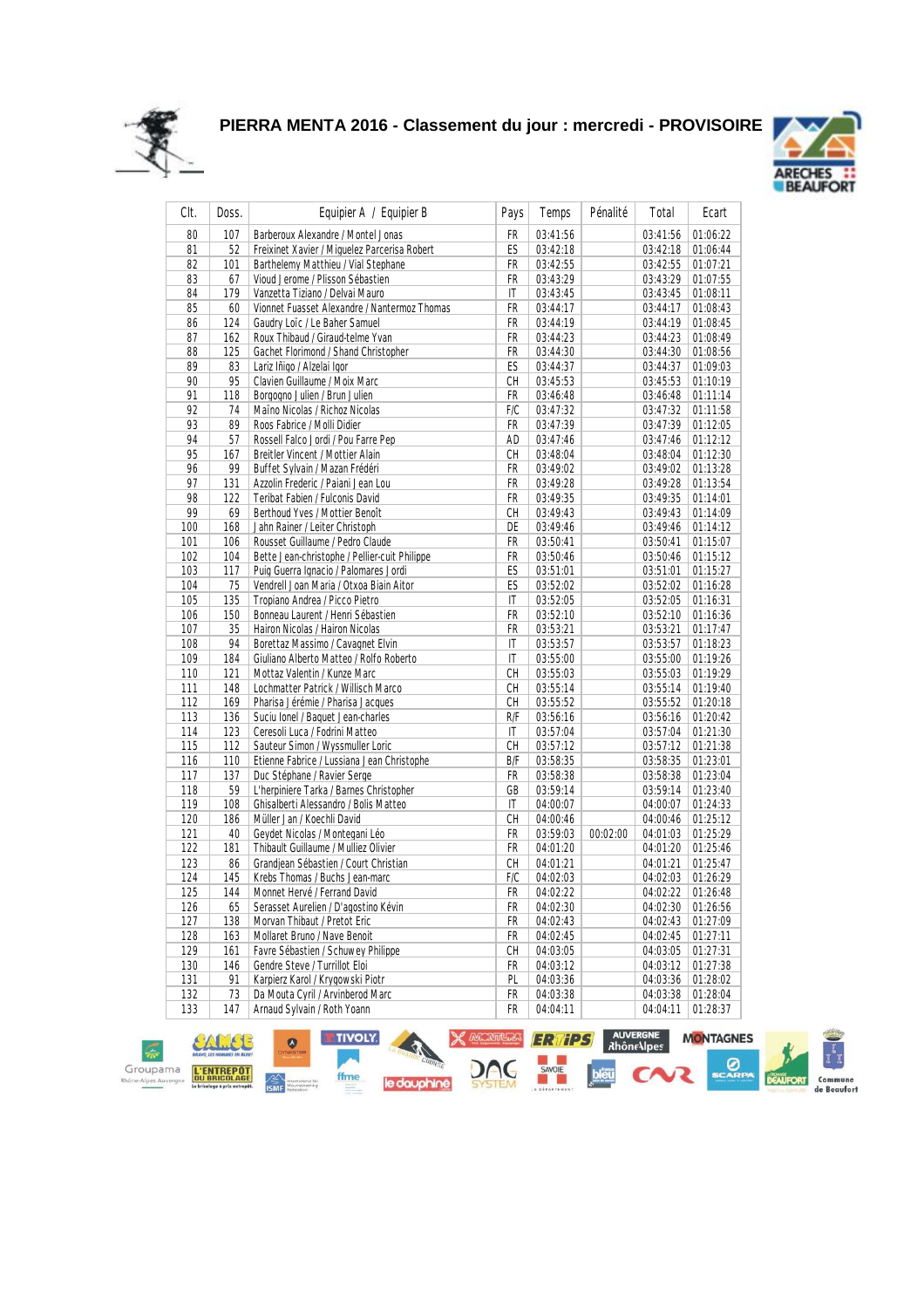



| CIt. | Doss. | Equipier A / Equipier B                       | Pays         | Temps    | Pénalité | Total    | Ecart    |
|------|-------|-----------------------------------------------|--------------|----------|----------|----------|----------|
| 134  | 87    | Constancias Christophe / Bagnères Olivier     | FR.          | 04:04:26 |          | 04:04:26 | 01:28:52 |
| 135  | 126   | Frutaz Luca / Besenval Corrado                | $\mathsf{I}$ | 04:04:38 |          | 04:04:38 | 01:29:04 |
| 136  | 177   | Patart Julien / Schmit François               | FR           | 04:04:52 |          | 04:04:52 | 01:29:18 |
| 137  | 119   | Viard-gaudin Timothée / Hivert Jérôme         | <b>FR</b>    | 04:05:15 |          | 04:05:15 | 01:29:41 |
| 138  | 176   | Fatton Didier / Gansterer Martin              | C/A          | 04:06:11 |          | 04:06:11 | 01:30:37 |
| 139  | 187   | De Courten Damien / De Candolle Charles       | СH           | 04:06:28 |          | 04:06:28 | 01:30:54 |
| 140  | 66    | Ferran Basile / Assant Olivier                | FR           | 04:06:47 |          | 04:06:47 | 01:31:13 |
| 141  | 61    | Goyer Julien / Ferry Michel                   | FR           | 04:07:24 |          | 04:07:24 | 01:31:50 |
| 141  | 82    | Sarasola Joseba / Olaso Angel                 | ES           | 04:07:24 |          | 04:07:24 | 01:31:50 |
| 143  | 105   | Vorlet Michel / Verdan Christophe             | СH           | 04:08:10 |          | 04:08:10 | 01:32:36 |
| 144  | 84    | Wery Laurent / Fischer Arnaud                 | <b>FR</b>    | 04:08:34 |          | 04:08:34 | 01:33:00 |
| 145  | 154   | Paoli Jean Christophe / Vincenti Cyrille      | FR           | 04:09:24 |          | 04:09:24 | 01:33:50 |
| 146  | 64    | Heiß Sebastian / Hipp Cornelius               | DE           | 04:09:27 |          | 04:09:27 | 01:33:53 |
| 147  | 140   | Masson Alexandre / Quillery Arnaud            | FR           | 04:10:45 |          | 04:10:45 | 01:35:11 |
| 148  | 120   | Dulac Vincent / Gillet Francis                | FR           | 04:11:05 |          | 04:11:05 | 01:35:31 |
| 149  | 174   | Dal-zotto Ludovic / Mopty Benoit              | FR           | 04:11:12 |          | 04:11:12 | 01:35:38 |
| 150  | 129   | Gerber Cédric / Morlet Vincent                | C/F          | 04:11:14 |          | 04:11:14 | 01:35:40 |
| 151  | 111   | Pieropan Laurent / Bovet Ruben                | IT           | 04:14:39 |          | 04:14:39 | 01:39:05 |
| 152  | 189   | Sylvia Berghammer / Schweinberger Daniel      | D/A          | 04:14:56 |          | 04:14:56 | 01:39:22 |
| 153  | 156   | Pagnini Stefano / Anderle Giovanni            | $\mathsf{I}$ | 04:16:42 |          | 04:16:42 | 01:41:08 |
| 154  | 71    | Humphries Michael / Sierro Gilles             | G/C          | 04:17:28 |          | 04:17:28 | 01:41:54 |
| 155  | 178   | Dossin Sylvain / Marie Jeremy                 | FR           | 04:17:29 |          | 04:17:29 | 01:41:55 |
| 156  | 93    | Burnet Nicolas / Cayen Christophe             | FR           | 04:17:43 |          | 04:17:43 | 01:42:09 |
| 157  | 96    | Perrier Sébastien / Losappio Marion           | FR           | 04:18:26 |          | 04:18:26 | 01:42:52 |
| 158  | 155   | Borghese François / Duverlie Benoit           | FR           | 04:19:47 |          | 04:19:47 | 01:44:13 |
| 159  | 98    | Gachet Arnaud / Marchandise Chloé             | FR           | 04:20:40 |          | 04:20:40 | 01:45:06 |
| 160  | 173   | Bastard Jacques / Drago Beltran Frederic      | <b>FR</b>    | 04:21:03 |          | 04:21:03 | 01:45:29 |
| 161  | 190   | Brottet Marie / Cordeuil Dominique            | FR           | 04:21:47 |          | 04:21:47 | 01:46:13 |
| 162  | 151   | Lille Frederic / Taunay Franck                | <b>FR</b>    | 04:22:26 |          | 04:22:26 | 01:46:52 |
| 163  | 182   | Olivi Andrea / Celeghini Federico             | IT           | 04:23:07 |          | 04:23:07 | 01:47:33 |
| 164  | 79    | Gugole Diego / Magnabosco Davide              | IT           | 04:23:17 |          | 04:23:17 | 01:47:43 |
| 165  | 175   | Senn Martina / Bachmann Rainer                | AT           | 04:24:31 |          | 04:24:31 | 01:48:57 |
| 166  | 128   | Ferraris Giovanni / Caucino Roberto           | IT           | 04:24:42 |          | 04:24:42 | 01:49:08 |
| 167  | 160   | Riva Diego / Cervo Mauro                      | $\mathsf{I}$ | 04:26:10 |          | 04:26:10 | 01:50:36 |
| 168  | 109   | Martin Guillaume / Thevenoud Jean Noel        | <b>FR</b>    | 04:26:25 |          | 04:26:25 | 01:50:51 |
| 169  | 72    | Mougin Stephane / Renaud Christophe           | FR           | 04:27:28 |          | 04:27:28 | 01:51:54 |
| 170  | 183   | Clarasó Vallcorba Alex / Garcia Guimera David | ES           | 04:27:32 |          | 04:27:32 | 01:51:58 |
| 171  | 157   | Closson Maxime / Favre Maxime                 | FR           | 04:27:41 |          | 04:27:41 | 01:52:07 |
| 172  | 139   | Cames Malmierca Oscar / Ferrer Joan           | ES           | 04:26:21 | 00:02:00 | 04:28:21 | 01:52:47 |
| 173  | 172   | Bellabouvier Christian / Fromaget Pierre      | FR           | 04:30:33 |          | 04:30:33 | 01:54:59 |
| 174  | 166   | Ayerbe Alain / Mouneyres Fabrice              | FR           | 04:30:35 |          | 04:30:35 | 01:55:01 |
| 175  | 158   | Haberstich Renaud / Berdugo Serge             | FR           | 04:31:39 |          | 04:31:39 | 01:56:05 |
| 176  | 143   | Géhant Eric / Speckbacher Alain               | FR           | 04:32:52 |          | 04:32:52 | 01:57:18 |
| 177  | 171   | Johannes Schmid / Mühlbauer Michael           | DE           | 04:36:30 |          | 04:36:30 | 02:00:56 |
| 178  | 165   | Juillaquet Daniel / Juillaquet Robin          | FR           | 04:39:28 |          | 04:39:28 | 02:03:54 |
| 179  | 130   | Teypaz Daniel / Mallinjoud Philippe           | FR           | 04:40:24 |          | 04:40:24 | 02:04:50 |
| 180  | 63    | Carrara Giuseppe / Carrara Elia               | IT           | 04:40:36 |          | 04:40:36 | 02:05:02 |
| 181  | 133   | Roussat Jean-baptiste / Leuenberger Vincent   | FR           | 04:42:51 |          | 04:42:51 | 02:07:17 |
| 182  | 132   | Ferdinand Antoine / Sequeira Arthur           | FR.          | 04:47:35 |          | 04:47:35 | 02:12:01 |
| 183  | 188   | Dubois Olivier / Dubois François              | FR           | 04:48:18 |          | 04:48:18 | 02:12:44 |
| 184  | 142   | Poirier Daniel / Ladouceur Martin             | CA           | 04:51:49 |          | 04:51:49 | 02:16:15 |
| 185  | 141   | <b>Brunton Alastair / Beddow Robert</b>       | G/N          | 04:53:15 |          | 04:53:15 | 02:17:41 |